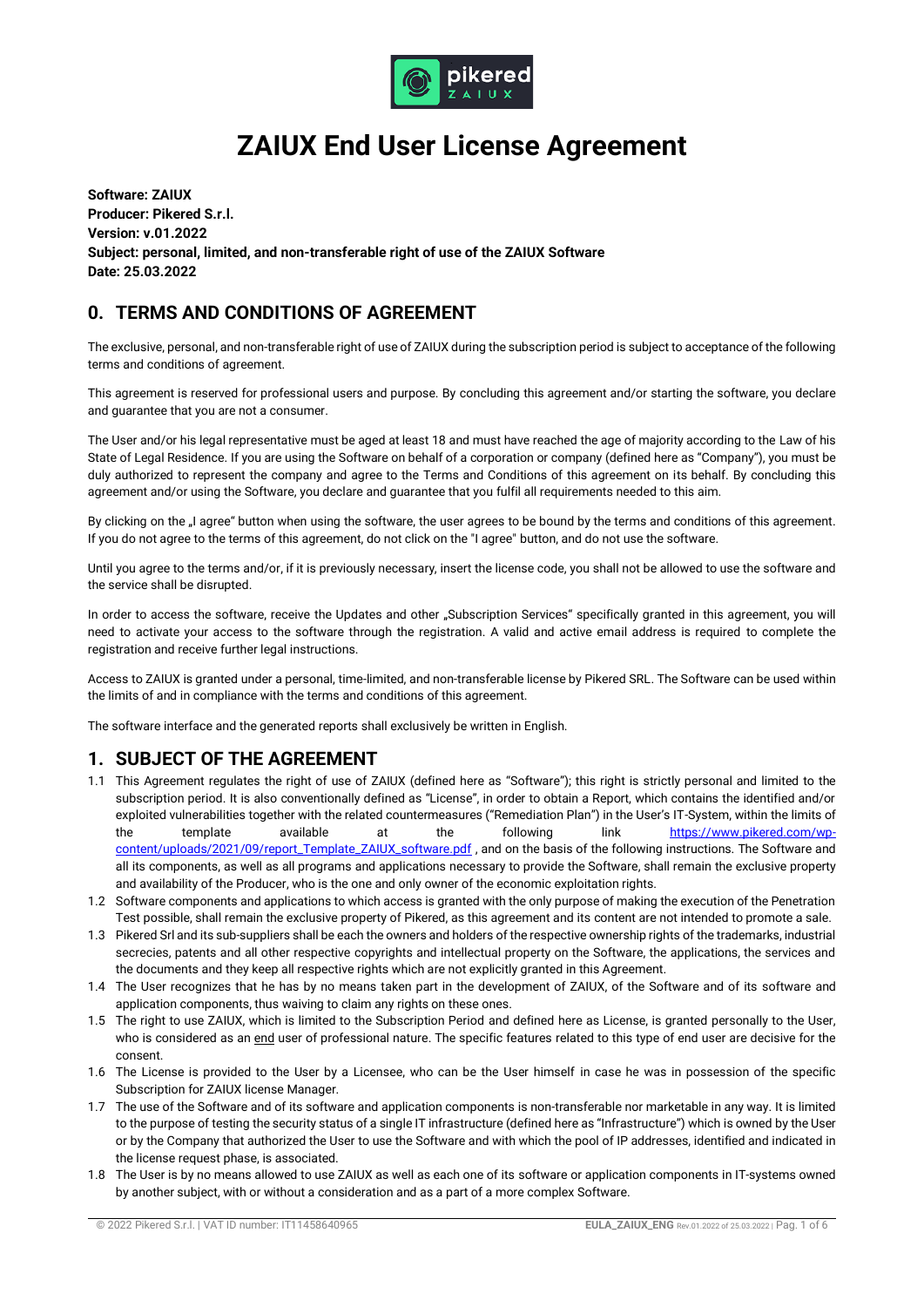

- 1.9 By accepting this Agreement, the User agrees not to rent, lease, grant the use and sublicense ZAIUX, not to use ZAIUX components separately, not to exploit ZAIUX for any commercial purpose to provide services to third parties, with exclusion of the Licensees. Furthermore, the User agrees not to perform any reverse engineering procedures, decompile, modify, translate, disassemble, expose the source code, nor to create any derivative works from any parts of the Software. The User accepts and agrees not to let any third parties benefit from the use or the features of ZAIUX and of the Software through timesharing, office services and other arrangements. He also agrees not to encourage any conduct that would constitute a criminal offense nor to engage in activities that otherwise interfere with the use and enjoyment of ZAIUX and of the Software by others. Furthermore, the User agrees not to use ZAIUX and the Software to track or monitor the location and activities of any individual without their explicit consent.
- 1.10 Given the nature, the subject matter, and the limitation of the right of use covered by the Agreement, any violation of the previous sections 1.5, 1.6, 1.7, 1.8, 1.9 shall result in the immediate and automatic termination of the Agreement and, in any event, Pikered's immediate right of withdrawal. The termination implies the immediate revocation of the license, and in any event Pikered shall not be required to a full or partial refund of fees that have already been paid but not yet (fully or partially) enjoyed.
- 1.11 The use of ZAIUX is conditional on the registration of the Infrastructure's pool of public IP addresses, and this represents the only access point to a single license. Any change of the IP address will result in the Software and its components' failure to work and in the impossibility to reactive it. Reasoned requests to update the pool of IP addresses, addressed to the licensee (if different from the end user), may be considered, if these requests ensure respect for the limitations mentioned in the previous sections and they do not result in the Software being used on a series of IT-systems not directly associable to the customer.
- 1.12 The subscription services exclude any project management activities, risk assessment activities and the employment of any support or consulting activities that do not relate to the ZAIUX system as well as any activities on different operating systems, system software and applications.

# **2. FEATURES OF ZAIUX**

- 2.1 ZAIUX is a completely automated **Internal Penetration Test** solution for IT infrastructures which, thanks to the use of Artificial Intelligence and Machine Learning, performs automated hacking processes. From the automated execution of the Internal Penetration Test, through the Software, the customer obtains a Vulnerability Report that has the features and constraints described below and is available at the link mentioned above.
- 2.2 **Features and functioning.** ZAIUX is composed of two software components: a **Virtual Machine (VM),** locally installed on the user's IT-system, and a **Web Service (Saas)**, which is provided through a remote cloud platform, with which certain data necessary for the execution are exchanged. Installing and using the Virtual Machine, as well as the interface, starting the program and managing the options described in the user's manual shall be exclusive responsibility and task of the User.

2.2.1. **VM** The locally installed application automatically collects and processes the data useful for its execution, which are related to the business networking (MAC and IP private addresses, operating system families and versions, communication ports), to the Active Directory structure (users and security groups), credentials identified during the Penetration Test, information concerning the real-time network traffic and content of shared folders. All data cover only to the single "scope/Job" that is defined by the User during the configuration, necessary for the execution. Any other type of data is not subject to scanning nor analysis by ZAIUX. The collected data may be used for the purpose of ethical hacking related to the Software in question, and they shall not be shared with other application or internal users in the User's network, nor outside the network. Exceptions are certain data, appropriately pseudonymized and encrypted, that must be transmitted to the Web Service (SaaS) for the execution of the Software and are described in 2.2.3. After generating the final report, all collected data are permanently deleted and shall by no means be retrieved by Pikered, nor by the User, who shall not be allowed to ask any copy of them.

2.2.2 **Web Service (SaaS) – [remote cloud platform].** To perform actions necessary to the Penetration Test progression, the locally installed application (VM) sends some data to a Web Service Software (SaaS), which is located in a cloud provider in the European Union. The data are protected through pseudonymization, and the transmission takes place via HTTPS protocol, with TLS/SSL encryption protected by a Trusted Certificate. The server on which the data is written and processed is protected by defensive mechanisms that meet all the security standards for data protection.

2.2.3. **Type of processed data**. The data sent from the VM component to the Web Service relate to the HASH codes of the credentials identified by ZAIUX, as well as information concerning the Hosts, which are useful to determine the following phases of the Penetration Test execution. The use of pseudonymization ensures that these data cannot be traced back to the specific users or hosts to which they refer, and after the necessary processing any link to their source is deleted. The following data regarding the Infrastructure are stored in the Web Service (Saas) for the duration of the relationship between Pikered and the User: public IP (or public IP pool) and license key, which are necessary for protection and authentication mechanisms. Furthermore, in the same period, data regarding the administrative references of the company where ZAIUX is installed may be stored, if inserted by the Licensee.

2.2.4 **Data accessibility**. The information obtained from the Software will not be available to the Producer, as being it object of an automated process. At the end of the License period, any information resulting from the Penetration Test will be automatically and permanently deleted and cannot be recovered by the User, if not saved on his own systems during the License period. The only exceptions are the final reports, which will remain accessible locally from the ZAIUX web interface.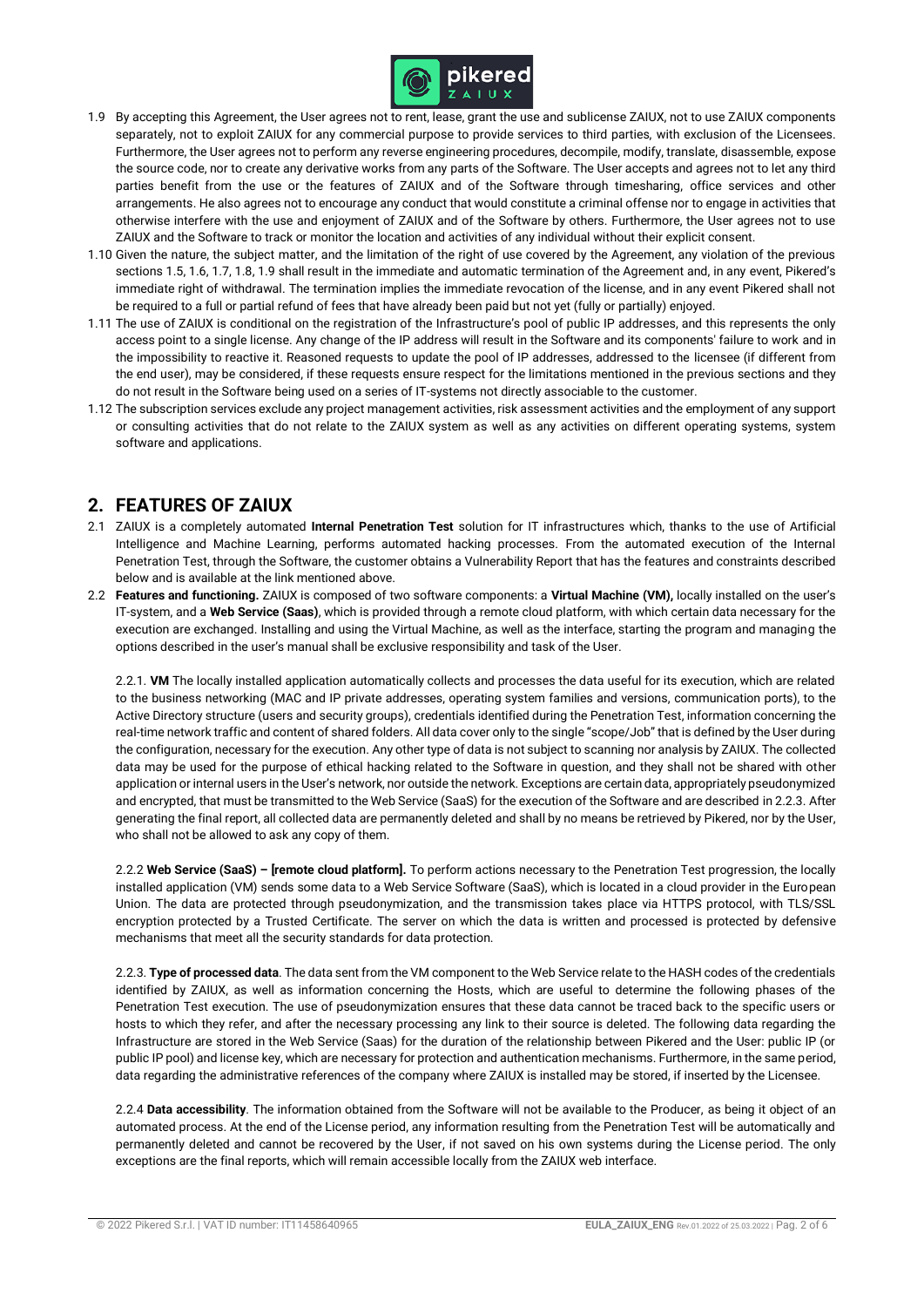

2.2.5 The owner of the Infrastructure remains solely responsible for the security of its IT infrastructure. Pikered cannot be held responsible for any authorized or non-authorized access to the Infrastructure by third parties, which consequently will appropriate data obtained and processed by ZAIUX.

- 2.3 **Attacks performed by ZAIUX.** The Penetration Test performed by ZAIUX includes different types of Cyberattacks. The purpose is highlighting vulnerabilities of the network thanks to a generated report, based on the MITRE ATT&CK® framework, which points out possible mitigation actions regarding such vulnerabilities.
- 2.4 No guarantee is given about the absence of further vulnerabilities which have not been identified, about the effectiveness of the countermeasures taken in the light of the given recommendations and about the complete protection by attacks which have proven to be unsuccessful during the Penetration test and which therefore are not included in the report.
- 2.5 Here below is presented a list of the possible attacks performed by ZAIUX, indicative and subject to constant changes and updates. Further information is available at the following link[: https://attack.mitre.org/techniques/enterprise.](https://attack.mitre.org/techniques/enterprise)
	- The execution of all mentioned attacks by ZAIUX is not guaranteed:
- 2.5.1 LLMNR POISONONING and NTLM RELAY
- 2.5.2 PASS THE HASH & PASS THE TICKET
- 2.5.3 KERBEROASTING
- 2.5.4 HASHDUMPING
- 2.5.5 HASHCRACKING
- 2.5.6 VULNERABILITY SCAN
- 2.5.7 REMOTE COMMAND EXECUTION
- 2.5.8 PRIVILEGE ESCALATION
- 2.5.9 LATERAL MOVEMENT
- 2.5.10 CREDENTIAL STUFFING
- 2.5.11 PASSWORD SPRAYING
- 2.5.12 KERBEROS DELEGATION
- 2.5.13 AD EXPLOITATION THROUGH AD OBJECT MISCONFIGURATIONS AND DELEGATION
- 2.5.14 HIPS & AVs Bypass
- 2.5.15 UNPATCHED SERVICES EXPLOITATION
- 2.5.16 UNSECURED CREDENTIALS

#### **2.6 DISRUPTIONS AND EFFECTS OF PENETRATION TESTING OR ZAIUX EXECUTION**

The Penetration Test performed by ZAIUX exploits the most transparent techniques which do not interfere with the normal functioning of the target network. However, as it happens during a normal Penetration Test performed by a human being, the IT-System detecting an intrusion attempt may adopt "defense" reactions and consequently activate locking mechanisms. Therefore, disruptions may occur, due both to the activity of ZAIUX and to a reaction of the installed cyber-defense systems. The defense systems and the resulting reactions will not be previously reported, and they will not be knowable or assessable by Pikered. The User assumes the responsibility for assessing the possible consequences of the Penetration Test execution on the Infrastructure.

#### **2.7 Assumption of Liability by the User**

By using ZAIUX, the User understands and agrees that the risks described above may occur and they should be assessed in advance by the User's own consultant. It is the User's responsibility to use ZAIUX knowingly, with programming and under the supervision of the IT Manager and the Infrastructure System Administrator. They can interrupt the execution of ZAIUX and its program components and undertake the possible actions necessary to restore the normal functioning of the network and of the services that could be compromised. To this aim Pikered's intervention is not necessary nor can it be requested; Pikered does not provide such service, which is not included in this Agreement, and declines all responsibility in this regard.

- 2.8 **Assistance.** In the event of malfunctioning in the ZAIUX application (i.e. malfunctions in the user interface, anomalies in the execution, crash), the User has the right to request technical assistance through the Licensee thanks to a ticketing system. Pikered agrees to take care of such requests within the limits established in the assistance contract.
- 2.9 **Notifications** ZAIUX is equipped with an automatic notification feature. A mail including the report is sent at the end of each Penetration Test to one or more email addresses that are (optionally) inserted by the User. No messages are sent to additional addresses, and it is the User's responsibility to specify exclusively addresses of people with authorization to view the report, which shall be considered as a confidential document including potentially sensitive data.
- 2.10 **Report – OUTPUT.** To better explain the result that the User can obtain by using ZAIUX, the link above mentioned gives access to a facsimile of the report generated by ZAIUX at the end of each Penetration Test, with the aim of providing an insight about the type and the level of information that can be found in it. Such report shall only include indications about successful attacks, while it shall not include indications, which cannot be claimed by the User, of every single operation or attack that have not revealed, as performed, any vulnerabilities.
- 2.11 ZAIUX shall not include and Pikered shall by no means be allowed to provide any information of any nature, quality or deepening different from those included in the given facsimile. The report and the data on which it is based are not accessible to the Producer.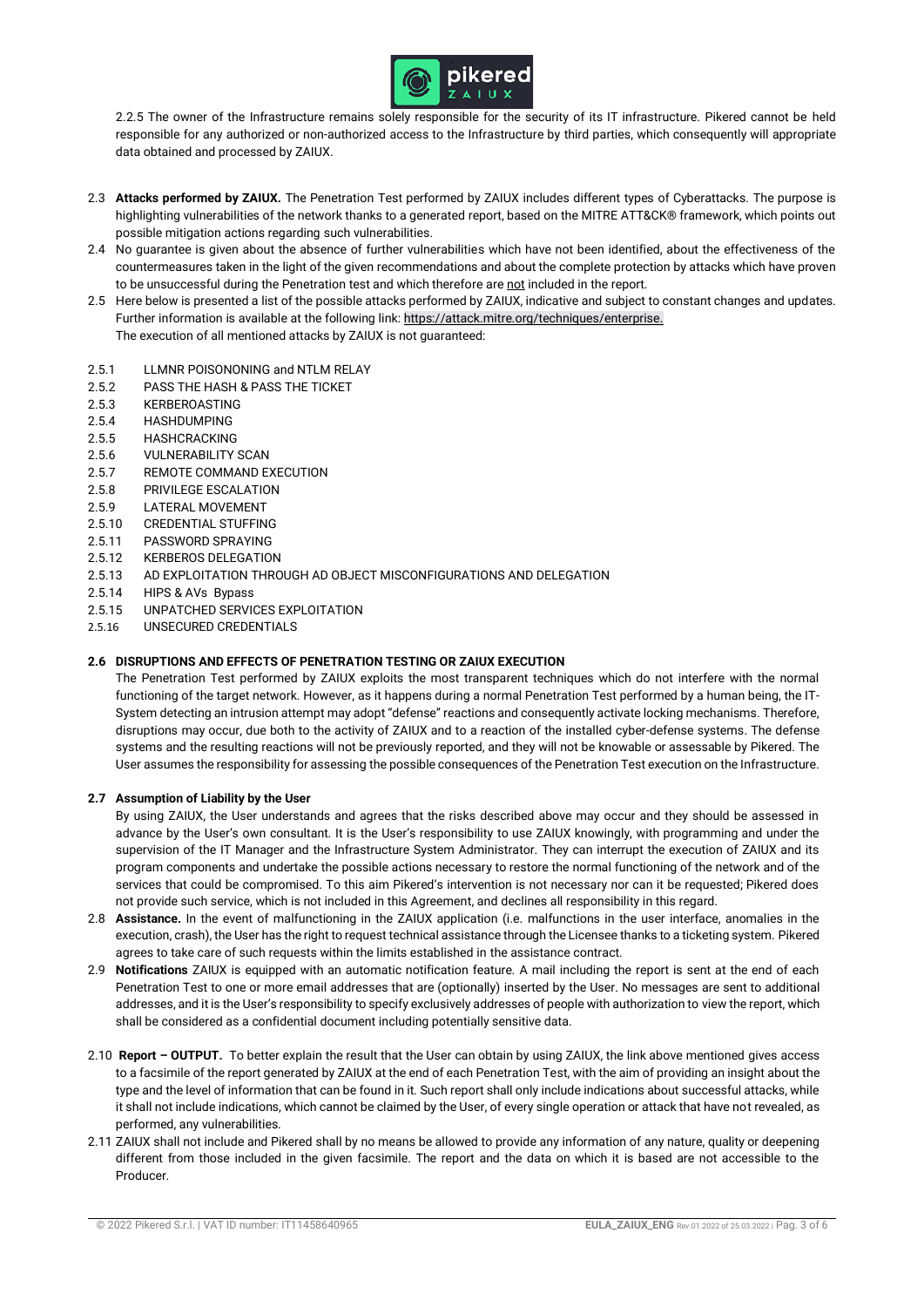

- 2.12 The Report provided by ZAIUX is limited to attest that the Infrastructure revealed specific vulnerabilities, following the execution of specific attacks, performed according to a precise procedure. Pikered does not guarantee instead that the Infrastructure does not reveal additional vulnerabilities, other than the identified ones.
- 2.13 Pikered does not guarantee any features or result other than those described in this section 2.

# **3. TECHNICAL REQUIREMENTS AND INSTALLATION**

The correct functioning of the Software and of all its components is guaranteed exclusively in case Your system meets the following requirements:

- 3.1 Hypervisor: VMware vSphere >= 5.5, VMware Workstation, VMWare Player, VMWare Fusion, Oracle VirtualBox
- 3.2 CPU: 4 vCPU or higher
- 3.3 RAM: 8GB or higher
- 3.4 HDD: 32GB or higher
- 3.5 LAN: 1 Gigabit Ethernet or higher
- 3.6 Active Directory Domain present in the scope of each Penetration Test

## **4. UPDATES AND UNILATERAL CHANGES**

4.1. ZAIUX software and application components require Updates to function properly. Updates may relate to bug fixes or be new models, new categorization, definitions or rules for control elements and minor development of software, applications or accompanying documents. ZAIUX Updates will be made available and used during the Subscription Period under the terms of the Agreement between the parties. Any changes made to the Software, to the software and applications whose use is granted through the license subscription are subject to the conditions and limits of this Agreement and to the additional conditions of which acceptance will be requested when updating.

4.2. The possibility to use ZAIUX and to update the related Software and applications is subject to acceptance of the general terms and conditions of agreement in force at the installation date of such updates.

4.3. The Updates will replace parts of ZAIUX as well as of its software and application components, previously included in the license. Pikered shall be committed to notify you about significant changes in the Software or in the terms and conditions of this Agreement, by sending e-mails to the address inserted during your registration.

4.4. For safety, updating and maintenance purposes too, Pikered reserves the right to modify ZAIUX and each one of its features or components, as well as to temporarily suspend the possibility to access and use ZAIUX. Pikered agrees to notify reasonably in advance the planned disruptions of service and to promptly notify the User about extraordinary and unplanned disruptions.

4.5. Pikered does not assume any obligation to (i) provide updates, (ii) continue to provide or enable any application-specific features and/or functions to the user, or (iii) to guarantee the functioning of outdated versions of ZAIUX. Furthermore, the User agrees that all updates shall be (i) considered as an integral part of the application, (ii) subject to the terms and conditions of this Agreement and (iii) necessary for the proper use and functioning of the application. To guarantee the Software's functionality and the safety, the User understands that the Software and its software and application components may be disrupted or suspended due to maintenance, reviewing, updating, migration, improvement and security activities that may be necessary or appropriate to carry out.

# **5. DURATION – SUBSCRIPTION PERIOD**

5.1. The duration of the agreement, also "Subscription Period", is defined with each User, in accordance with the provisions laid down at the time of issue of the License.

5.2. The credentials provided to the User, after the conclusion of the agreement, shall allow to use and access the Software and its application components only for the duration period mentioned in the above point, except for functions regarding the access to reports generated during the validity period of the license.

5.3. There shall be no automatic renewal rights.

# **6. LIMITATION OF LIABILITY**

6.1. Pikered guarantees to have the power and the authority to grant the User License for Zaiux to the User-Customer. Except for the warranty here stated, ZAIUX and the related software and application components are provided "AS IS" and Pikered disclaims all other expressed or implied warranties, including, without limitation, any implied warranties of merchantability, performance, or fitness for a particular purpose. Pikered does not warrant that the use of ZAIUX made by the Customer will be uninterrupted or error-free.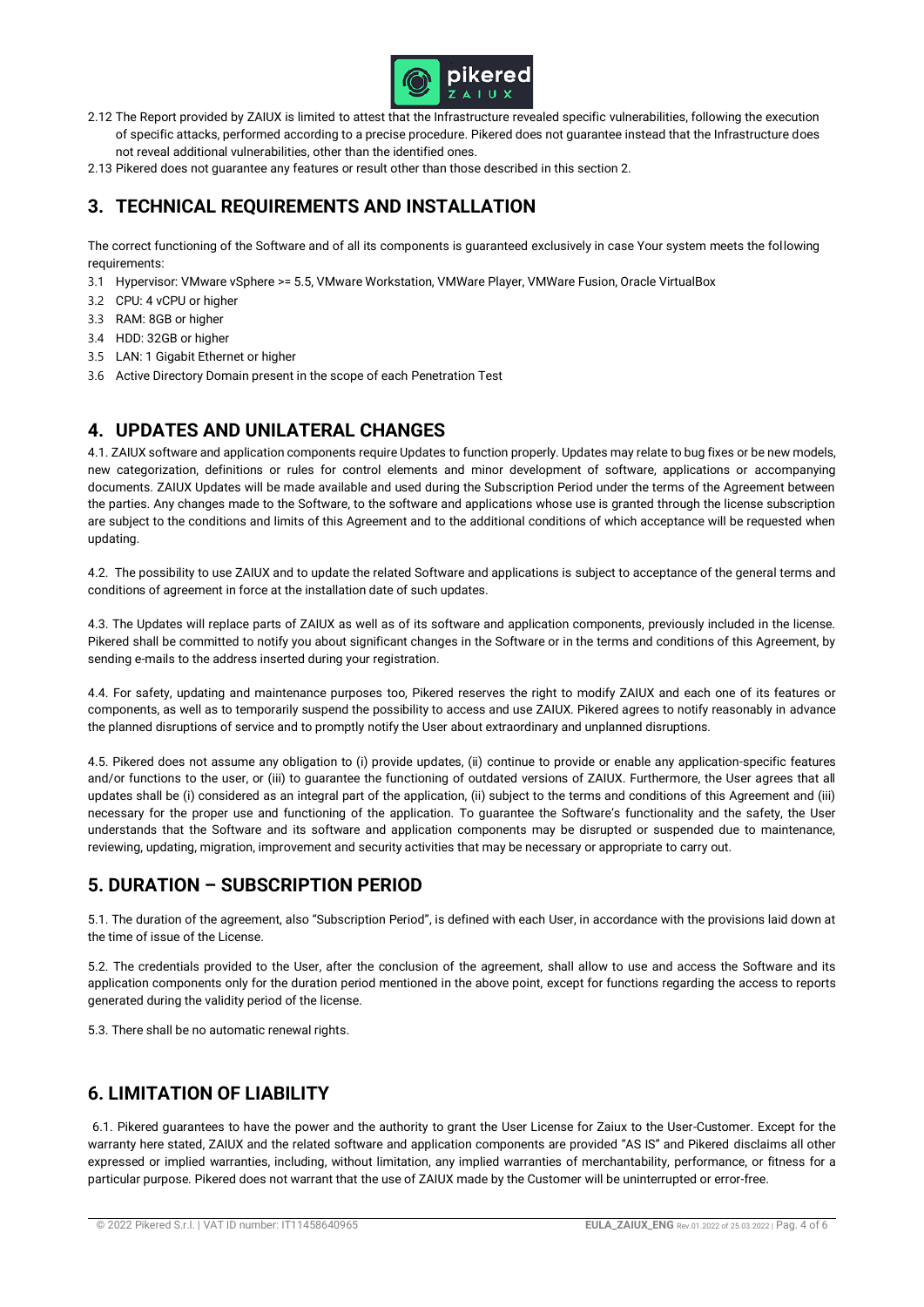

6.2. By accepting to use ZAIUX, the User declares to understand the possible consequences of executing an Internal Penetration Test on the Infrastructure. In addition he accepts the possible disruptions and consequences described as an example at the point 2.6 above, exempting Pikered from any liability.

6.3. Pikered or its sub-suppliers shall by no means be liable to the User (i) for any loss or damage resulting from the execution of an Internal Penetration Test and of the attacks described in these general conditions of contract, (ii) for damages resulting from disruption of activities, and potential economic loss resulting from the execution of ZAIUX or (iii) for any loss or consequence resulting from the failure, suspension, or disruption of the execution of ZAIUX.

6.4. Such limitations shall apply also in case Pikered is aware or has been warned that such damages were possible, regardless of the source of warning, be it the contract, the Software liability, extracontractual or of any other nature. By using the Software and its components, the Customer accepts the risk that they may be used by third parties that fraudulently access to his IT-system, without any liability on the part of Pikered.

6.5 Pikered's liability, directly or indirectly arising from this Agreement, shall by no means exceed the value of the consideration paid to Pikered in the last 12 (twelve) months to use ZAIUX according to the Agreement.

# **7. PERSONAL DATA PROTECTION**

7.1 The use of the Software may be subject to laws and regulations on personal data protection. Pikered shall process your personal data in compliance with the Regulation (EU) 2016/679 of the European Parliament and the Council of 27 Apr 2016 and following changes and updates, being the development of the application based on the principle of "privacy by design" and "security by design".

7.2 To use ZAIUX and let the Software run, it is necessary for the User to acknowledge that Pikered, as the data controller, shall oversee the processing of the following data:

 7.2.1 Personal data (of the User and/or/ the Company) necessary to create a customer register and to manage the authorization process for the use of the Software and to subsequently manage the License, only if such data have been communicated by the Licensee;

 7.2.2 Automated processing of data necessary to execute the Internal Penetration Test, as described in section 2, authorizing in this way to transfer these data, in pseudonymized form, from the infrastructure analysis software to the application cloud server;

7.3 The data processing has the sole aim of executing the Service and managing of the credentials necessary to use the Software. Its data will also be processed with the purpose of performing an Agreement to which the User is a party, solely and exclusively to perform the services included in this Agreement, to fulfil the tax and accounting obligations provided for and to comply with the obligations provided for by the current regulations.

7.4 Pikered collects your personal data with the purpose of Management of the account registration requests for the ZAIUX license. In this case the Licensee may provide the following identifying data such as: name, client identifying number, mobile number, e-mail, public IPs pool and registration number. Processing personal data is necessary for Pikered to meet its obligation in your regards, in compliance with the terms of the Services.

7.5 The data controller, Pikered, adopts technical and organizational measures, such as the pseudonymization. Such measures are aimed at effectively implementing the principles of data protection, among which minimization, and at integrating in the processing the necessary warranties to meet the requirements of EU Regulation 2016/679 (GDPR) and to protect the rights of the software users involved.

7.6 In accordance with the principles of lawfulness, purpose limitation and data minimization, pursuant to article 5 of EU Regulation 2016/679, the data will be stored only for the time necessary to achieve the purposes for which they are collected and processed or, in any case, for the time strictly necessary to fulfil legal obligations.

7.7. Personal data of third parties provided by you, in the Agreement framework, shall be processed by Pikered only because it has been authorized to process such data on your behalf, as requested, to provide services or fulfil obligations in your regards. As for these data of third parties, you guarantee the following: you are allowed to process the data and lawfully submit them to Pikered, in accordance with appliable law, you have adequately informed the interested parties and obtained their consent also, if necessary, on behalf of Pikered. In any way, you agree to indemnify and hold Pikered harmless for any injurious consequences or damage it may suffer.

7.8 The ZAIUX application is also based on the communication with a Cloud infrastructure located within EU borders. The data are pseudonymized, thus excluding any direct link between them and the Infrastructure to which they refer. The only (indirect) link is the information strictly necessary to send the result of the processing to the ZAIUX application running at the Infrastructure; this information are permanently deleted as soon as such results are requested by ZAIUX.

7.9 All stored data, which refer to the Cloud services necessary to execute ZAIUX, are anonymized and used solely for debugging as well as for service and performance improvement. Exceptions are the data (exclusively for internal use) necessary for the management of users and related licenses.

7.10 Pursuant to articles 15 and following of EU Regulation 2016/679, the interested party has in any moment the right to: